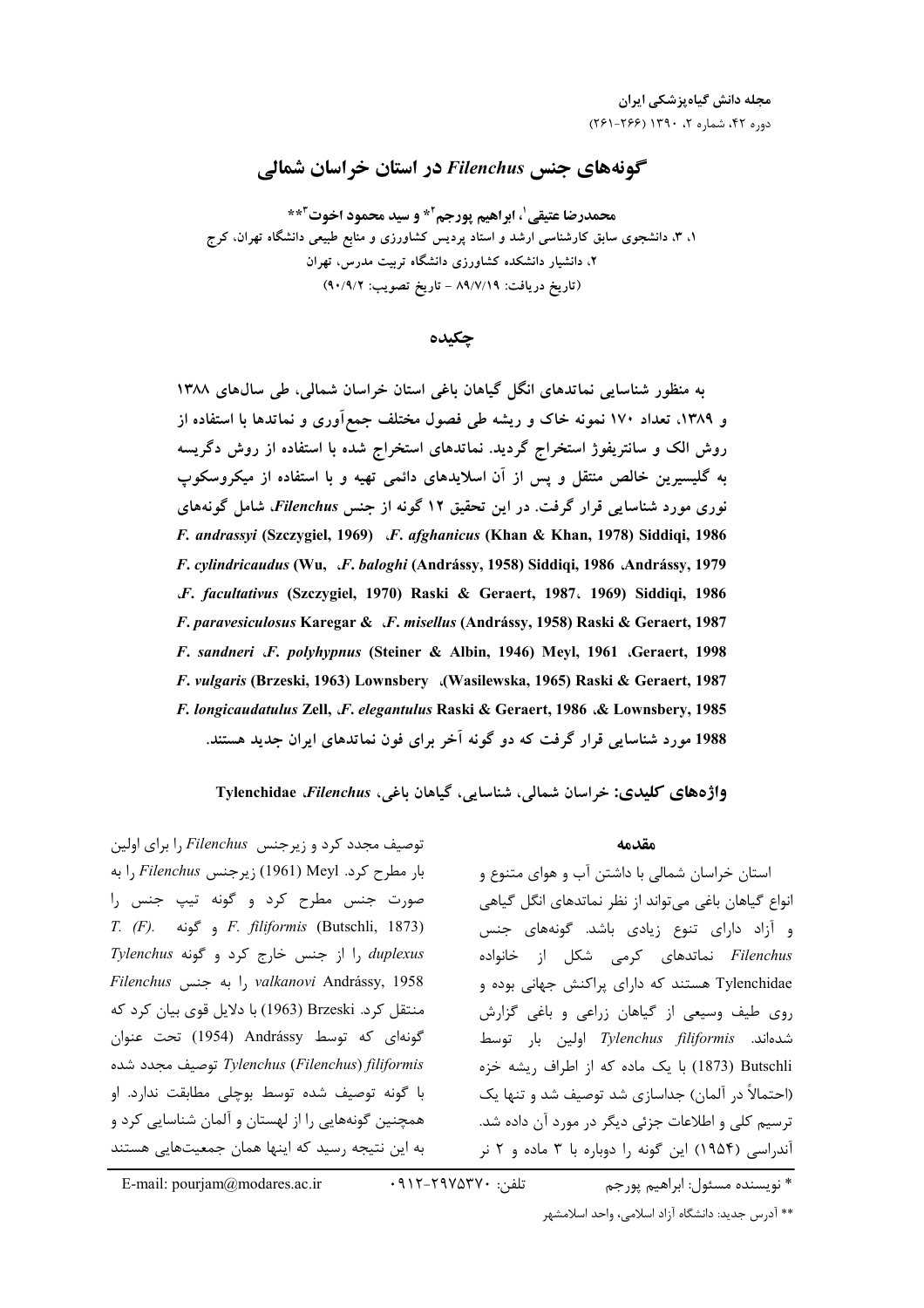جنس است که در پنج زیرخانواده؛ Atylenchinae, Boleodorinae, Tylodorinae Ecphyadophorinae و Tylenchinae، جای میگیرند. جنس مورد بحث در زیرخانواده Tylenchinae قرار داشته و با داشتن ۹۵ گونه بزرگترین جنس خانواده محسوب میشود. اعضای این جنس در ریزوسفر طیف وسیعی از گیاهان یافت می شوند. طبق منابع موجود تاکنون ۱۹ گونه از این جنس در ایران شناسایی و گزارش شده است که لیست آنها بر اساس میزبان، محل جمعآوری و منابع مربوط در جدول ۱ آمده است.

## مواد و روشها

طی فصول مختلف در سالهای ۱۳۸۸ و ۱۳۸۹، تعداد ١٧٠ نمونه خاک از فراريشه انواع گياهان باغي استان خراسان شمالی به همراه ریشه جمعآوری شد. پس از انتقال نمونهها به آزمایشگاه، شستشوی خاک، استخراج نماتدها، تثبيت و انتقال آنها به گليسيرين طبق روش دگريسه (De Grisse, 1969) انجام گرفت. ضمن

 $I$ ylenchus (توسط آندراسی به عنوان  $I$ ylenchus Filenchus) filiformis گزارش شدهاند. این جمعیتها I. vulgaris Brzeski, دو کشور نامبرده شده و گونه 1983 توسط Lownsbery & Lownsbery به جنس Filenchus منتقل شدند. همچنین برزسکی به این نتیجه رسید که بر اساس تاکسنومی فعلی خانواده Tylenchidae توصيف اصلي توسط بوچلى فاقد معیارهای کافی برای قرارگیری در سطح جنس است و لذا أن را به عنوان گونه غير قطعي معرفي كرد Spicies) incuired) بر این که توصیف. Brzeski بر این که توصیف اصلی T. filiformis فاقد معیارهای اصلی برای طبقه بندی در سطح جنس است، صحیح بود. اطلاعاتی که در توصيف اصلي به آنها اشاره نشده مربوط به ريختشناسي سطح جانبی، سر و نسبت طول مخروط استایلت به طول کل استایلت است. صدیقی که از مشکلات طبقهبندی این دو گونه آگاه بود، دو گونه F. filiformis و F. vulgaris را همنام كرد. خانواده Tylenchidae طبق آخرین گردآوری انجام شده (2008, Geraert) دارای ۴۲

جدول ١- ليست گونه هاى شناسايى شده جنس Filenchus در ايران

| گونه                                                            | گیاهان میزبان                                              | مناطق گزارش شده                | منبع |
|-----------------------------------------------------------------|------------------------------------------------------------|--------------------------------|------|
| Filenchus acris (Brzeski, 1986) Raski & Geraert, 1987           | گراس                                                       | چشمه فرشه همدان                | ۴    |
| F. afghanicus (Khan & Khan, 1978) Raski & Gereart, 1986         | انار، پسته و بادام                                         | یز د                           | ٣    |
| F. andrassy (Szczygiel, 1969) Andrássy, 1979                    | نخود ایرانی                                                | بجنور د                        | ۶    |
| F. baloghi (Andrássy, 1958) Siddiqi, 1986                       | Equisetum arvensis                                         | همدان                          |      |
| F. cylindricaudus (Wu, 1969) Siddiqi, 1986                      | سيب زميني، يونجه، هندوانه                                  | بستان آباد، قهاوند و گنبدکاووس | ۶    |
| F. discrepans (Andrássy, 1954) Raski & Geraert, 1987            | گراس                                                       | همدان                          | ۴    |
| F. ditissimus Siddiqi, 1987.                                    | انا,                                                       | تهران و مرکزی                  | ۲    |
| F. facultativus (Szczygiel, 1970) Raski & Geraert, 1987         | ينبه                                                       | ورامين                         | ۴    |
| F.fortis (Siddiqi & Lal, 1992) Brzeski, 1997                    | برنج                                                       | , شت                           | ۵    |
| F. hamatus (Thorne & Malek, 1968) Raski & Geraert, 1987         | مو و نخود ايراني                                           | بجنورد و تويسركان              | ۶    |
| F. helenae (Czszygiel, 1969) Raski & Geraert, 1987              | چغندر قند                                                  | همدان                          | ۶    |
| F. misellus (Andrássy, 1958) Raski & Geraert, 1987              | انار                                                       | یز د                           | ۴    |
| F. paravesiculosus Karegar & Geraert, 1998                      | ينبه                                                       | ورامين                         | Δ    |
| F. parvus (Siddiqi, 1963) Raski & Geraert, 1986                 | سيبزميني، چغندر،                                           | کر ج                           | ٢    |
|                                                                 | يونجه، گلرنگ                                               |                                |      |
| F. polyhypnus (Steiner & Albin, 1946) Meyl, 1961                | برنج                                                       | گيلان                          |      |
| <i>F. quartus</i> (Szczygiel, 1969) Lownsbery & Lownsbery, 1985 | ينبه                                                       | ورامين                         |      |
| F. sandneri (Wasilewska, 1965) Raski & Geraert, 1987            | سیب زمینی، چغندر، گندم،                                    | كرج                            | ٢    |
|                                                                 | بادام زمینی، کنجد                                          |                                |      |
| F. sheri Siddiqi, 1986                                          | Equisetum arvensis                                         | همدان                          |      |
| F. vulgaris (Brzeski, 1963) Lownsbery & Lownsbery, 1985         | گیاهان مختلف                                               | مناطق مختلف                    | ۴    |
|                                                                 | $w \wedge n \wedge n = w$<br>$\lambda$ $\lambda$ $\lambda$ | $\sim$ $\sim$ $\sim$           |      |

۱- يدرامفر و همكاران؛ (۲۰۰۱) ۲- خيري: (۱۹۷۰) ۳- كارگر: ۱۹۸۹(۳)

۴، ۵ و ۶– کارگر و گرارت: ۱۹۹۵ (۴)، ۱۹۹۸ (۵) و ط ۱۹۹۸ (۶) ۷– قنبرنیا؛ (۱۹۹۷)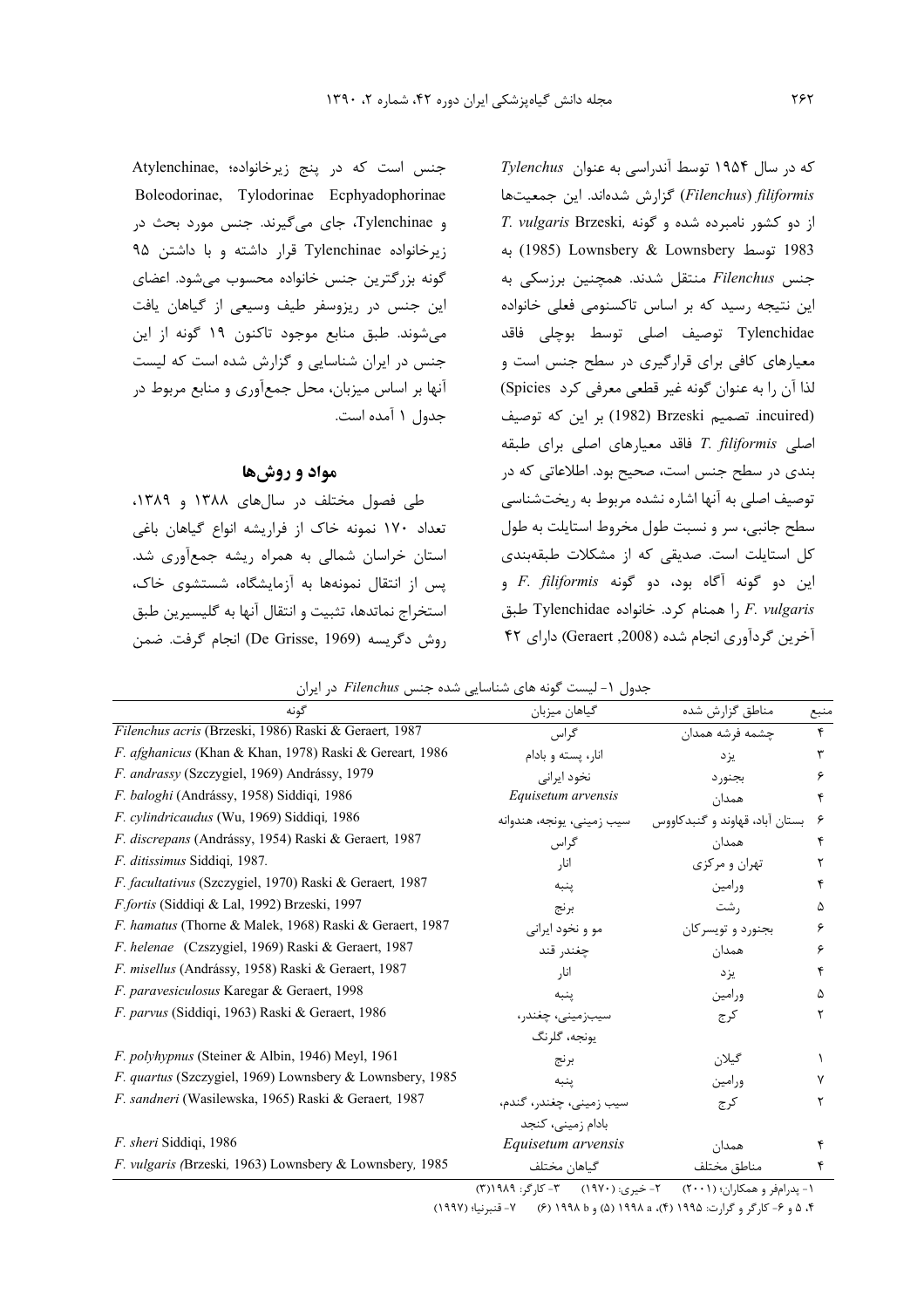تهیه اسلایدهای دائم، در صورت ضرورت از برخی نماتدها برشهای عرضی نیز تهیه شد. جهت شناسایی خصوصیات ریختسنجی، به لحاظ کمی و کیفی مورد مطالعه میکروسکوپی قرار گرفت. پس از تدوین شاخصهای ریختسنجی، با استفاده از منابع و کلیدهای موجود نسبت به تشخيص گونهها اقدام گرديد.

# نتاتج

پس از بررسی نمونههای استخراج شده، ۱۲ گونه از جنس Filenchus مورد شناسایی قرار گرفت که ده گونه آن قبلا از ایران گزارش شدهاند و دو گونه آن برای فون نماتدهای ایران جدید هستند که در ادامه به طور مفصل شرح داده خواهد شد:

# Filenchus elegantulus Raski & Geraert, كونه 1987

#### مشخصات

ماده: بدن کرمی شکل، نسبتاً بلند و بعد از تثبیت، به طرف شکمی خم میشود. دم تا حدودی به حالت قلابی شکل در میآید. سر مخروطی شکل با ناحیه جلویی نسبتاً صاف، همتراز با بدن و فاقد شیار، با ۳/۱ میکرومتر طول و ۶۱۶ میکرومتر عرض است. پوست نسبتاً ضخیم و با شیارهای کاملاً مشخص. سطوح جانبی دارای چهار شیار طولی و کاملاً مشخص و باند وسط نسبت با باندهای کنا<sub>د</sub>ی باریکتر به نظر می<sub>،د</sub>سد (جدول۲ و شکل ۱).

آمفیدها در دو طرف سر کاملا مشخص بوده و به صورت شکافهای طولی قرار میگیرند. استایلت متوسط با گرههای گرد و مشخص است و مخروط استایلت در حدود یک سوم طول آن است. مری نسبتاً بلند، حباب میانی دوکی شکل و در نیمه اول مری قرار میگیرد. در محل اتصال مری به روده نیز دریچه کاردیای مشخص گرد تا کمی کشیده دیده می شود. منفذ دفعی-ترشحی در ناحیه لوله ثانویه مری و در فاصله ۹۸ میکرومتری ابتدای بدن قرار دارد. همی;ونید نیز مشخص بوده و به فاصله کمی جلوتر از منفذ دفعی- ترشحی قرار می گیرد. دستگاه تولیدمثل کشیده و بلند بوده و در حدود ۱۹۷ میکرومتر طول دارد. کیسه ذخیره اسیرم شبیه به دیگر اعضای این جنس، کاملاً چسبیده و فاقد اسپرم است،

ناحیه پوسته ساز تخم چهار ردیفه، شکاف تناسلی عرضی و عمود بر محور بدن دیده میشود، واژن نسبتاً بلند با دیواره نازک است. کیسه عقبی رحم نیز در حدود نصف عرض بدن در ناحیه شکاف تناسلی یا کمی بلندتر است. دم قلابی شکل، نسبتاً بلند و ضخیم بوده و دارای انتهای نسبتاً گرد است.

نر: مشاهده نشد.

# ىحث

با استفاده از کلید گرارت (۲۰۰۸) و شرح ارائه شده توسط راسكي وكرارت (١٩٨٧) گونه مورد نظر تطابق  $C$ کاملی با گونه F. elegantulus دارد. این گونه بیشترین F. andrassyi (Szczygiel, 1969) و F. andrassyi (Szczygiel, 1969) F. marinus (Timm, 1956) Raski , Andrássy, 1979 & Geraert, 1987 نشان می،دهد که در زیر مقایسه بین این گونه و گونههای مورد نظر انجام میشود:

جمعیت مورد مطالعه به واسطه داشتن طول استایلت بلندتر (١١ در مقابل ٩-٨ میکرومتر) و شکل انتهای دم (گرد و نسبتاً کوتاه در مقابل انتهای تیز و  $F.$  andrassyi أز گونه F. andrassyi جدا می شود. از گونه هم به واسطه درشت بودن حلقههای F. marinus عرضی بدن و دارا بودن گره استایلت متمایز است. جمعیت جمعآوری شده از خراسان شمالی به لحاظ ریختشناسی تطابق کاملی با شرح اصلی نشان میدهد و فقط در برخی از شاخصهای ریختسنجی تفاوت جزئی مشاهده میشود. این گونه از اطراف ریزوسفر آلبالو در بخش راز و جرگلان جمعآوری و شناسایی شد. Filenchus longicaudatulus Zell, 1988 مشخصات

ماده: بدن استوانهای شکل و کوچک و بعد از تثبیت به صورت C بسته یا کمی باز در میآید ولی شکل غالب آن به صورت C بسته است. کوتیکول نازک و دارای شیارهای بسیار ظریف. سطوح جانبی دارای دو شیار طولی است و شیارهای عرضی نیز بسیار ظریف و کم عمق هستند. سر همتراز با بدن، شبکه کوتیکولی سر بسيار ضعيف، ناحيه جلويي سر تخت تا كمي گرد و فاقد شیار. سر نسبتاً بلند با ۲/۲ میکرومتر طول و ۴/۳ میکرومتر عرض (جدول ۳ و شکل ۲). آمفیدها بسیار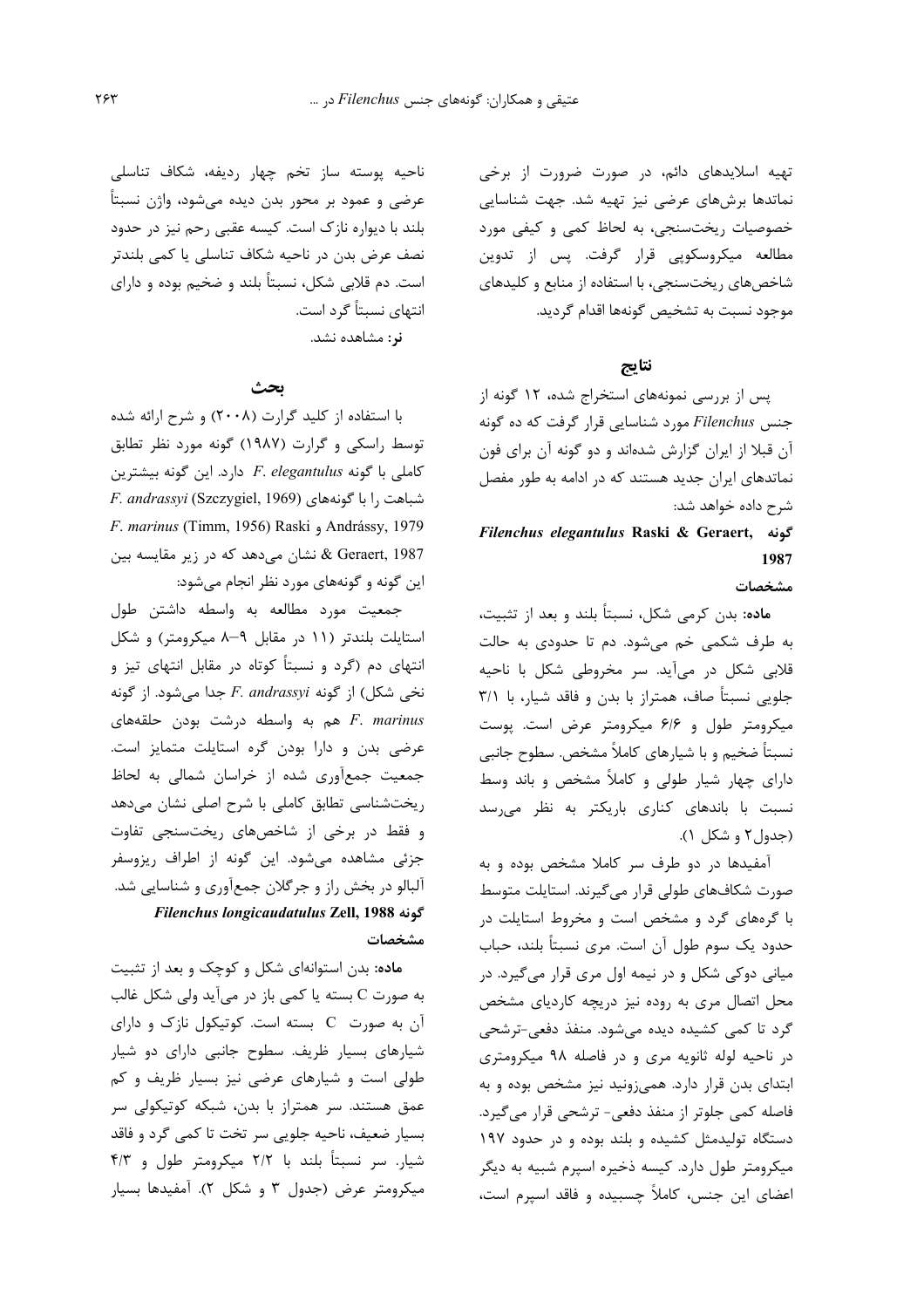کوچک، شکافی شکل و به سختی دیده میشوند. استایلت بسیار ضعیف و دارای گرههای گرد و بسیار کوچک است. محل ریزش غده پشتی مری در فاصله ١/٢ ميكرومترى از گره استايلت قرار گرفته است. مرى نسبتاً بلند با حباب میانی دوکی شکل که در ناحیه جلویی مری قرار میگیرد. حباب میانی دارای دریچه ضعیف، حباب انتهایی گلابی شکل و با دریچه کاردیای کوچکی به روده وصل میشود. منفذ دفعی-ترشحی بسیار کوچک و در فاصله ۵۱ میکرومتری از جلوی بدن قرار میگیرد.

دستگاه تناسلی کشیده و بلند بوده و طول آن به ٧٠ میکرومتر میرسد، کیسه ذخیره اسپرم خالی، شکاف تناسلي به صورت عمود بر محور بدن و تقريباً در ناحيه میانی بدن قرار میگیرد. واژن دارای دیواره ضعیف و حدود نصف عرض بدن یا کمی بیشتر از آن امتداد می یابد. کیسه عقبی رحم نصف تا هم عرض بدن در ناحيه شكاف تناسلي و دم بسيار بلند و كاملاً نخي شكل است.



شکل A :Filenchus elegantulus - ۱ نمای کلی بدن، B  $C$ ناحيه سر، C و D: دم، E و F: شكاف تناسلي و كيسه عقبي رحم

نر: گزارش نشده است. با استفاده از کلید گرارت (۲۰۰۸) و شرح ارائه شده

توسط زل (1988) گونه مورد مطالعه به لحاظ ریختشناسی و ریختسنجی تطابق قابل توجهی با گونه نشان می دهد. این گونه توسط F. longicaudatulus برزسكي (١٩٩٧) با گونه F. helenae همنام شد ولي گرارت (۲۰۰۸) این گونه را معتبر اعلام کرد. گونه مورد F. helenae بررسی بیشترین شباهت را با گونههای eszczygiel, 1969) Raski & Geraert, 1987 نشان F. infirmis (Andrássy, 1954) Siddiqi, 1986 می دهد. با این وجود از گونه اول به دلیل درشتتر بودن حلقههای عرضی بدن، پهنتر بودن ناحیه سر و تفاوت در نسبت دم به فاصله شکاف تناسلی تا مخرج (۲ در مقابل ۲/۶) از گونه مذکور جدا میشود. گونه دوم نیز به خاطر داشتن استایلت کوتاهتر و ضعیفتر (۴-۳/۵ در مقابل ۷/۵ - ۶/۵ میکرومتر) و بدن و سر کوچکتر، از گونه مورد بحث متمایز می گردد.

این گونه اولین بار از جنگلهای راش در آلمان جمعآوري و گزارش شد (Zell, 1988). در اين تحقيق نيز اين گونه از اطراف ريشه سييدار در اطراف شهرستان آشخانه جمعآوری و شناسایی و برای اولین بار از ایران گزارش می شود.



شكل A :Filenchus longicaudatulus - ٢- نماي كلي بدن، B: ناحیه مری، C: ناحیه دم، D: برش عرضی جهت نمایش باند جانبي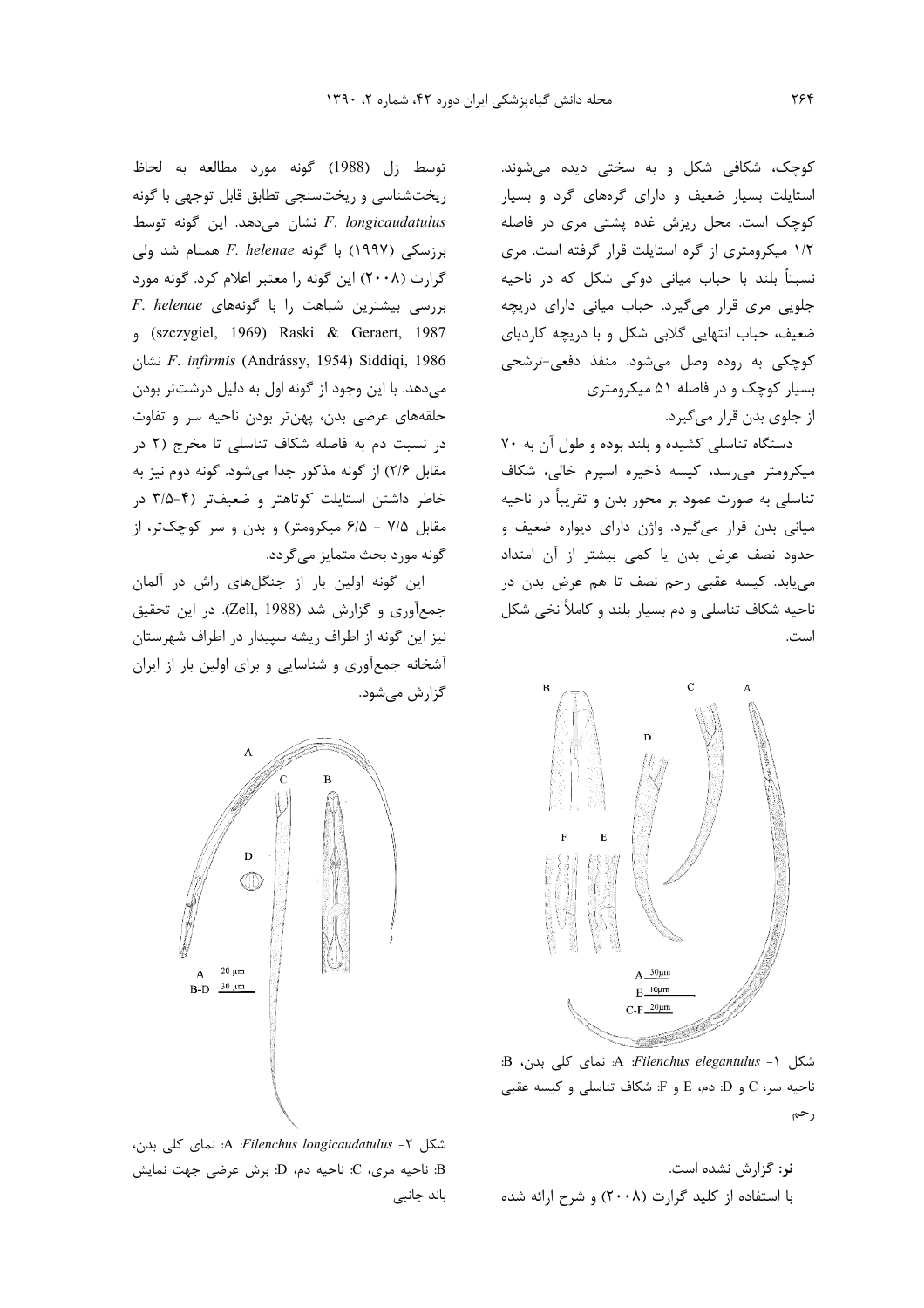| Origin                   | Nortehrn Khorasan            | Raski & Geraert             |
|--------------------------|------------------------------|-----------------------------|
| Character                | Female                       | Female                      |
| n                        | 10                           |                             |
| L                        | $733 \pm 71 (642 - 866)$     | $811 \pm 33$ (760-858)      |
| L'                       | $615 \pm 65.6$ (542 -742)    |                             |
| a                        | $37.2 \pm 1.5 (33.8 - 38.9)$ | $31.5 \pm 2.58$ (27.6-36.1) |
| b                        | $5.5 \pm 0.5$ (4.8-6.3)      | $5.8 \pm 0.21$ (5.5-6.1)    |
| $\mathbf{c}$             | $6.2 \pm 0.6$ (5.6-7.2)      | $5.8 \pm 0.1$ (5.7-5.9)     |
| $\mathbf{c}^{\prime}$    | $9.3 \pm 1.2$ (7.7-11.4)     | $7.6 \pm 0.38$ (7.0-7.9)    |
| V                        | 66. $2 \pm 1.2$ (64.6-68.1)  | $65 \pm 1.01$ (64-67)       |
| V'                       | $79 \pm 1.1$ (77.1-80.8)     | $79 \pm 1.23$ (77-80)       |
| Stylet                   | $11 \pm 0.3$ (10.5-11.5)     | $11 \pm 0.92$ (10-13)       |
| MВ                       | $41.1 \pm 2.5$ (36.8-46)     |                             |
| Secretory-Excretory Pore | 98. $2 \pm 4.6$ (93-106)     | $108.5 \pm 4.64$ (104-117)  |
| Oesophagus               | $133.5 \pm 4.9$ (125-140)    | $140.6 \pm 2.39$ (138-145)  |
| Head-Vulva               | $485.9 \pm 46.6 (435-572)$   |                             |
| <b>PUS</b>               | $12.6 \pm 2.1$ (10-16)       | $14.6 \pm 2.28$ (11-18)     |
| Vulva - Anus             | $129.8 \pm 19.8$ (107-170)   | $144 \pm 11.28$ (132-157)   |
| Tail                     | $118 \pm 11.1$ (100-136)     | $139.4 \pm 6.94$ (128-147)  |
| Tail/ $v-a$              | $0.9 \pm 0.1$ (0.7-1.0)      | $0.97 \pm 0.05$ (0.92-1.04) |

جدول ۲- مشخصات ریختسنجی F. elegantulus جمعآوری شده از خراسان شمالی در مقایسه با شرح اصلی

جدول ۳- مشخصات ریختسنجی Filenchus longicaudatulus جمع آوری شده

| از خراسان شمالی در مقایسه با شرح اصلی |                              |             |  |  |
|---------------------------------------|------------------------------|-------------|--|--|
| Origin                                | province Northern Khorasan   | Zell (1988) |  |  |
| Character                             | Female                       | Female      |  |  |
| n                                     | 12                           | 16          |  |  |
| L                                     | $399.4 \pm 19.1 (374 - 437)$ | 350-447     |  |  |
| L'                                    | $267 \pm 13.5$ (248-293)     |             |  |  |
| a                                     | $39.7 \pm 2.7$ (35.5-43.7)   | 25.3-43.6   |  |  |
| b                                     | $5.8 \pm 0.3$ (5.4-6.4)      | $5.0 - 7.4$ |  |  |
| $\mathbf{c}$                          | $3 \pm 0.1$ (2.9-3.1)        | $2.6 - 3.2$ |  |  |
| $\mathbf{c}^{\prime}$                 | $22.5 \pm 2(20-26.4)$        |             |  |  |
| V                                     | $54.1 \pm 1.3$ (52.1-56.6)   | 48.8-58.5   |  |  |
| V'                                    | $80.6 \pm 1.7$ (78.2-84.5)   |             |  |  |
| Stylet                                | $6.9 \pm 0.3$ (6.5-7.5)      | $6.5 - 7.5$ |  |  |
| MВ                                    | $42.1 \pm 1.7$ (39.7-45.7)   | 41.8-50     |  |  |
| Secretory-Excretory Pore              | $51.4 \pm 1.7$ (50-56)       | $42 - 55$   |  |  |
| Oesophagus                            | $68.3 \pm 1.8$ (66-72)       | 58-75       |  |  |
| Head-Vulva                            | $216 \pm 11.9$ (198-242)     |             |  |  |
| <b>PUS</b>                            | $6.2 \pm 0.7$ (5.0-7.5)      | $7.0 - 10$  |  |  |
| Vulva - Anus                          | $51.8 \pm 5.3$ (41-60)       |             |  |  |
| Tail                                  | $131.6 \pm 6.9$ (120-144)    | 117-164     |  |  |
| Tail/V-a                              | $2.6 \pm 0.3$ (2.2-3.2)      |             |  |  |

### **REFERENCES**

- 1. Andrássy, I. (1954). Revision der Gattung Tylenchus Bastian, 1865. Acta Zoologica Academiae Scientiarum Hungaricae, 1, 5-42.
- 2. Andrássy, I. (1979). The genera and species of the family Tylenchidae Örley, 1880(Nematoda). The genus Tylenchus Bastian, 1865. Acta Zoologica Academiae Scientiarum Hungaricae, 25, 1-33.
- 3. Brzeski, M. W. (1963). On the taxonomic status of Tylenchus filiformis Bütschli, 1873, and the description of T. vulgaris sp. n. (Nematoda: Tylenchidae). Bulletin de l'Académie Polonaise des Sciences, 11, 531-535.
- 4. Brzeski, M. W. (1982). Taxonomy of Ottolenchus Husain and Khan, and description of Coslenchus